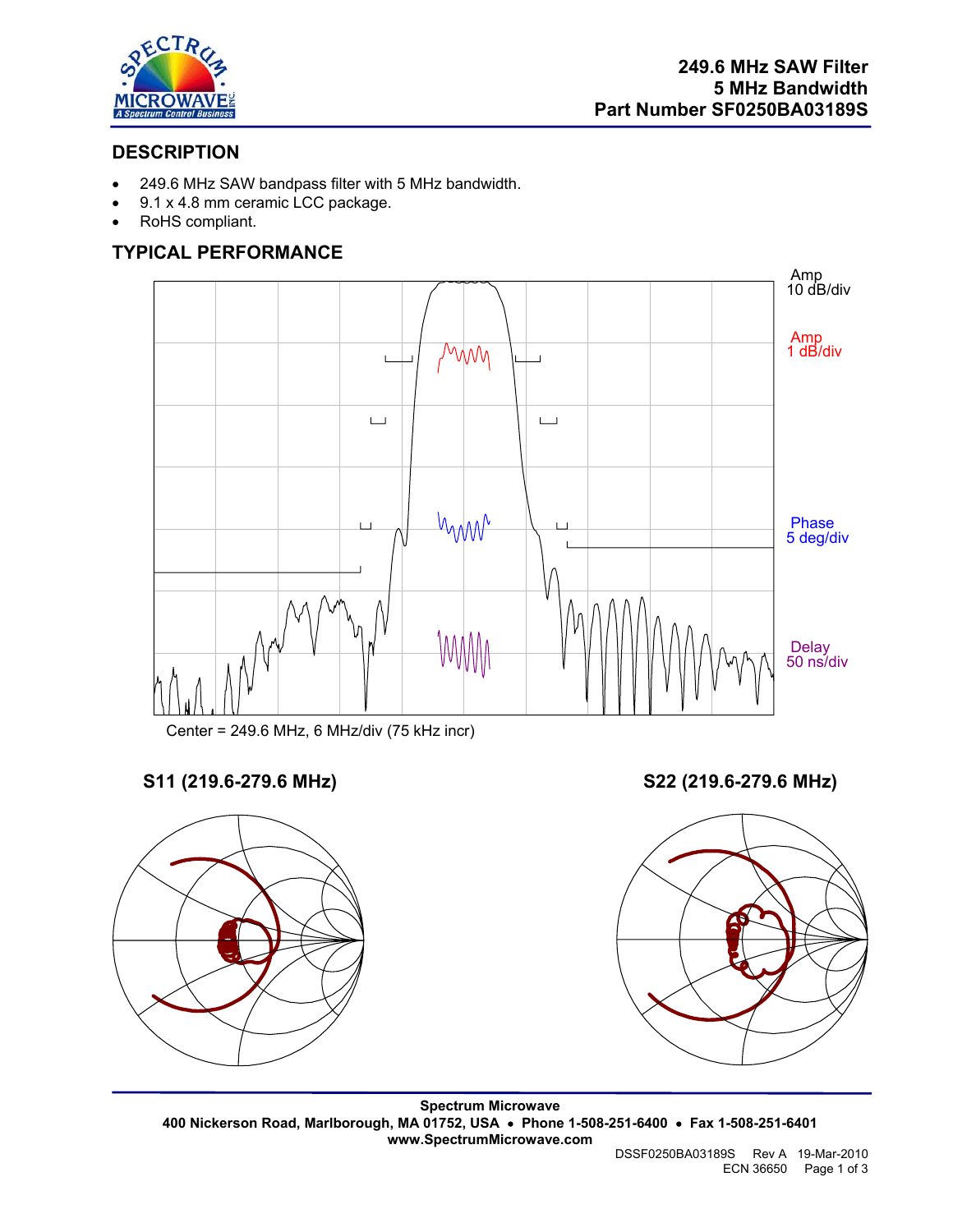

#### **SPECIFICATION**

| <b>Parameter</b>                                          | <b>Min</b> | <b>Typ</b> | <b>Max</b> | <b>Units</b> |
|-----------------------------------------------------------|------------|------------|------------|--------------|
| Center Frequency, $F_c$ <sup>1</sup>                      |            | 249.6      |            | <b>MHz</b>   |
| <b>Insertion Loss</b>                                     |            | 8.6        | 12         | dB           |
| Amplitude variation (247.1 to 252.1 MHz)                  |            | 0.8        | 1.1        | dB p-p       |
| Phase Linearity (247.1 to 252.1 MHz)                      |            | 0.7        | 4          | deg RMS      |
| <b>Absolute Delay</b>                                     |            | 635        |            | ns           |
| Lower 1dB Band Edge <sup>2</sup>                          |            | 246.8      | 247.1      | <b>MHz</b>   |
| Upper 1dB Band Edge <sup>2</sup>                          | 252.1      | 252.6      |            | MHz          |
| Relative Attenuation (149.6 to 239.6 MHz) <sup>2</sup>    | 47         | 50         |            | dB           |
| Relative Attenuation (239.6 to 240.6 MHz) <sup>2</sup>    | 40         | 52         |            | dB           |
| Relative Attenuation (240.6 to 242 MHz) <sup>2</sup>      | 23         | 48         |            | dB           |
| Relative Attenuation (242 to 244.6 MHz)                   | 13         | 25         |            | dB           |
| Relative Attenuation (254.6 to 257 MHz) <sup>2</sup>      | 13         | 18         |            | dB           |
| Relative Attenuation (257 to 258.6 MHz) <sup>2</sup>      | 23         | 42         |            | dB           |
| Relative Attenuation (258.6 to 259.6 MHz) $^2$            | 40         | 47         |            | dB           |
| Relative Attenuation ( $259.6$ to 349.6 MHz) <sup>2</sup> | 43         | 50         |            | dB           |
| Source and Load Impedance                                 |            | 50         |            | ohms         |
| <b>Temperature Coefficient of Frequency</b>               |            | $-18$      |            | ppm/°C       |
| <b>Ambient Temperature</b>                                |            | 25         |            | $^{\circ}$ C |

Notes: 1. Reference frequency. Computed as mean of the 3 dB frequencies.

2. All dB values are referenced to the insertion loss value.

 3. Input IP3 is +37.5 dBm minimum measured with two tones at 249.5 and 249.7 MHz, -3.5 dBm each tone.

## **MAXIMUM RATINGS**

| Parameter                          | Hn  | иах | unns |
|------------------------------------|-----|-----|------|
| Storage Temperature Range          | -40 | 85  |      |
| <b>Operating Temperature Range</b> | -20 | 85  |      |
| Input Power Level                  |     |     | dBm  |

## **MATCHING CIRCUIT**



Notes:

- Recommend 2% or better tolerance matching components. Typical inductor Q=40.
- Optimum values may change depending on board layout. Values shown are intended as a guide only.

**Spectrum Microwave 400 Nickerson Road, Marlborough, MA 01752, USA** • **Phone 1-508-251-6400** • **Fax 1-508-251-6401 www.SpectrumMicrowave.com**